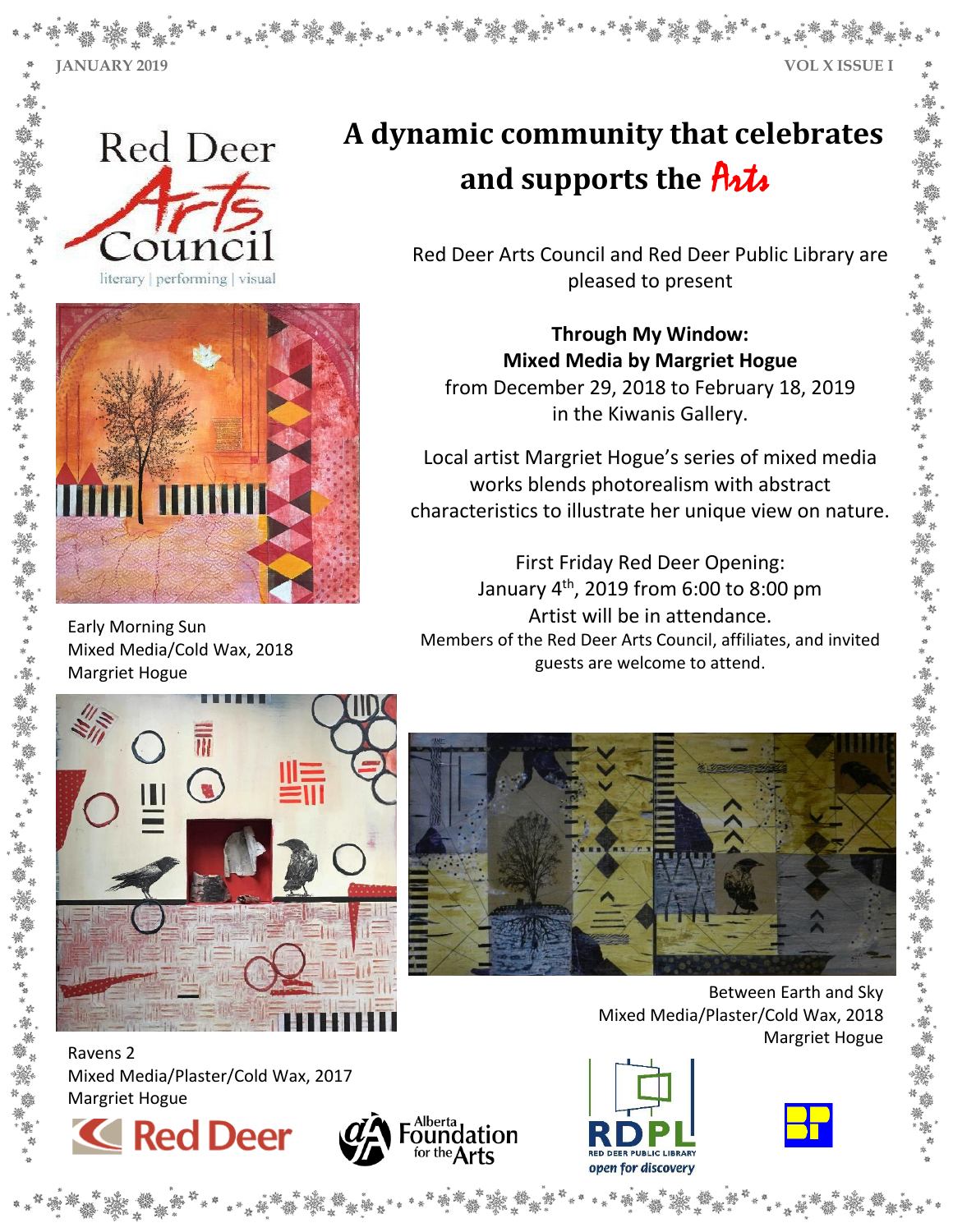**JANUARY 2019 VOL X ISSUE I**

# *Red Deer Community Band Society: A 50-year musical legacy*

The best musical groups are always more than the sum of their parts.

That's saying something for the Red Deer Community Band Society, which brings together well over 100 adult and youth musicians in a half a dozen bands. The society is celebrating a 50-year musical legacy that began in 1968, with senior and junior bands first performing in 1969.

Society director Michael Mann said behind all of that musical talent is a dedicated group of volunteer organizers. "We've had a very supportive parent group and community," says Mann, who has been director since 2012.

"We've had a very strong executive and they're passionate about the organization. "It's not a one-man show, for sure." Mann says through its marching bands the society provides a unique musical experience. "With the Red Deer Royals, we have a qualified staff to nurture the students who want to be part of this organization.

"With the Royals we have kids who want to excel and being part of a marching band is something different," he says. "It is a huge commitment but I think they get a lot out of it too. That's a feeling of success when you put something on the field, a performance out there that nobody else is doing and you have a high level of success at it.

"It's a feeling you can't really equate with anything else." For many, the society's bands provide a sense of community. "The social element, I think, is a lot of the reason it's been so successful."

2019 will be a big year for the society. A performance at the Red Deer Rebels game is set for Jan. 30. A gala celebration event is planned for June 1 and the Marching Show Band Classic runs the following day. The Sounds of Summer takes place on July 3 and more events could be unveiled as the year progresses.

The Royals, which includes up to 120 musicians aged 11 to 21, are also heading to England and Ireland this summer. Travelling is nothing new for the marching band, which has entertained as far away as Kuala Lumpur, Australia and all over Europe. Last year, they travelled to the Netherlands, Belgium and Germany and took gold at the World Music Contest.

There is also an adult marching band, the Red Deer

Regents, who perform throughout Central Alberta during the summer. As well, there is the novice band, Monday and Tuesday night bands and Jazz Explosion. For more information go to www.reddeerroyals.com.

## We are the Arts

The Red Deer Community Band Society's mission is to promote the growth, value and appreciation of wind band music in Central Alberta.

Red Deer Royals Concert and Marching Show Band strives to create an environment of musicianship, learning, friendship and mentoring for musicians and colour guard aged 12 to 21.

We are proud to call Central Alberta home.

Join us in celebrating the best this area has to offer.



**Red Deer Arts Council** 

**[www.reddeerartscouncil.ca](http://www.reddeerartscouncil.ca/)**

info@reddeerartscouncil.ca 403-348-2787

Suite 110, 4818 50th Street Red Deer, Alberta T4N 4A3

#### RENEW FOR 2019 NOW!

Friend us on Facebook: [facebook.com/reddeerartscouncil](http://facebook.com/reddeerartscouncil) Follow us on Twitter: @RDArtsCouncil